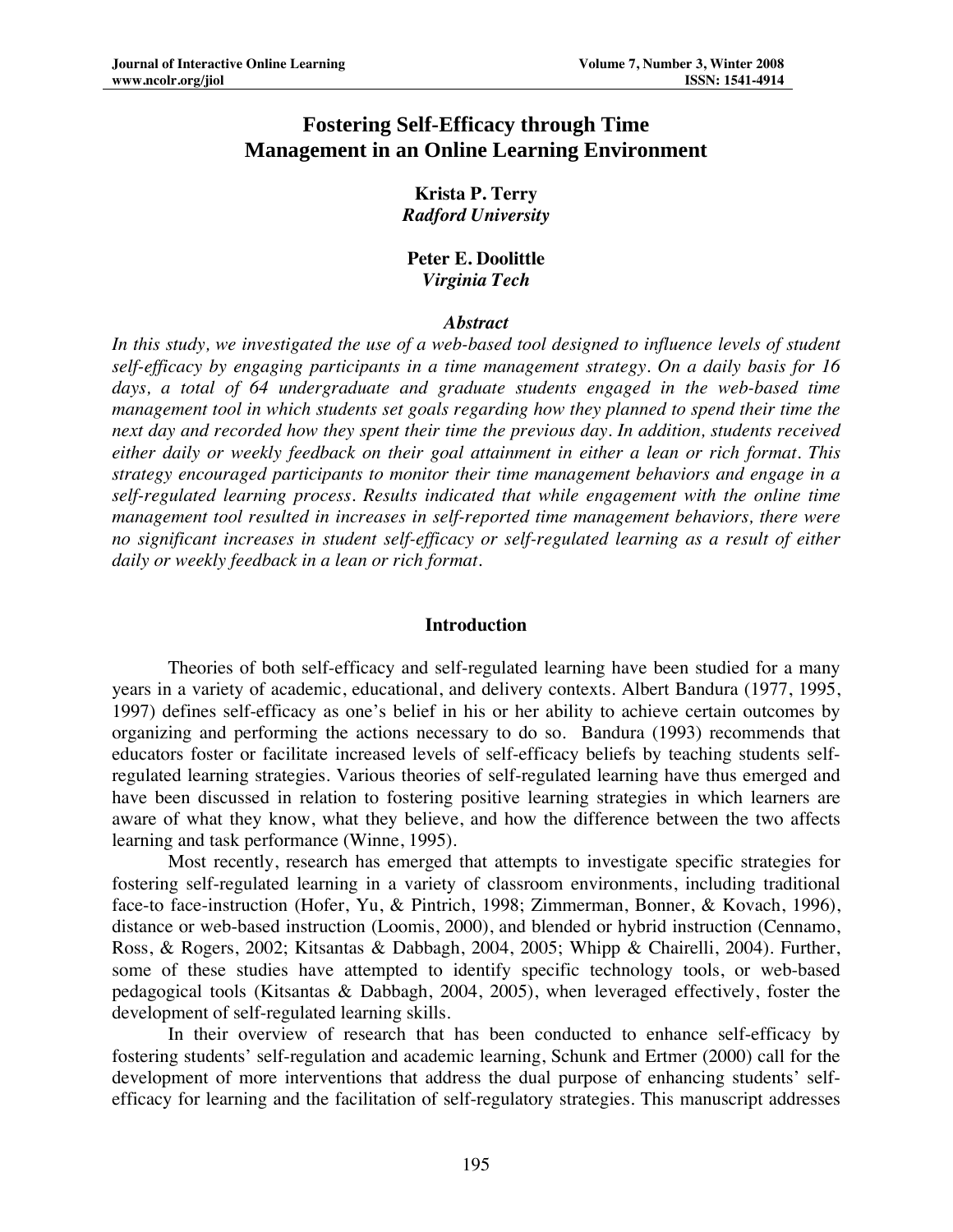the call by adding to the current body of literature surrounding the use of web-based tools designed to engage students in the self-regulated learning processes to foster higher levels of academic self-efficacy. As such, this manuscript describes an experimental process in which students engaged in three self-regulated learning strategies: (a) goal setting, (b) time management, and (c) feedback by utilizing a web-based tool that was designed to intentionally engage them in the aforementioned self-regulated learning processes.

# *Self-Efficacy and Self-Regulated Learning*

The construct of self-efficacy has been studied to determine issues related to how students learn and how they may or may not accept the shift of taking more responsibility for their learning (Bandura, 1997). Bandura proposes that the ability of people to bring about significant outcomes assists them with being able to predict such outcomes. Bandura has defined self-efficacy as referring to "beliefs in one's capabilities to organize and execute the courses of action required to produce given attainments" (1997, p. 3). Bandura situates the construct of selfefficacy within the context of social cognitive theory, which is, in turn, based on the notions of *triadic reciprocal causation* and *human agency*. In relation to the social cognitive theory of triadic reciprocal causation, Bandura (1986, 1997) posits that personal factors (e.g., attitudes and beliefs), behaviors, and environmental events all influence each other and impact individuals' capabilities to perform in certain ways. For example, Marcia believes that she is very intelligent (personal factor) and thus chooses to engage in activities that require intelligence (behavior) such as a trivia or problem solving game. In addition, others playing this game may choose her first to be on their team (environmental factor), thus supporting her belief in her intelligence. Human agency refers to the control one has over influencing behavioral and environmental outcomes. For example, continuing with Marcia, her agency is evident in her choice to play intelligent games and her choice to believe that being chosen first reflects positively on her intelligence. In addition to investigating the processes through which self-efficacy interacts within one's cognitive and behavioral capabilities, Schunk and Pajares (2002) articulate sources from which self-efficacy beliefs can be constructed or developed such as familial and peer influences.

Additionally, Zimmerman's (1995a) work on self-regulated learning, self-efficacy and educational development seeks to identify strategies within the academic environment that can be used to develop and measure self-efficacy beliefs and determine behavioral outcomes. Specifically, Zimmerman cites the need for developing students' self-beliefs and self-regulatory capabilities to foster learning that creates students capable of self-education and the pursuit of lifetime learning goals. As such, Zimmerman developed a model of self-regulated learning that advocates engaging students in a cyclical process. This model includes three primary phases *forethought*, *performance/volitional control*, and *self-reflection*—each phase consisting of several specific strategies (Zimmerman, 1998). Forethought is the phase in which beliefs that *precede* efforts to learn set the stage for learning to occur. The performance/volitional control phase represents the processes that occur *during* learning that affect the learner's concentration and performance. Finally, the self-reflection phase involves the processes that occur *after* learning which influence learner's reactions to the experience. Specific strategies that occur within each of the forethought, performance/volitional control, and self-reflection phases would include goal setting, time management, and feedback, respectively.

*Forethought and goal setting.* Goal setting is a specific strategy relevant to the forethought phase, and as such, it becomes a strategy for students beginning to engage in the self-regulatory process. Others who have studied goal setting as a strategy have investigated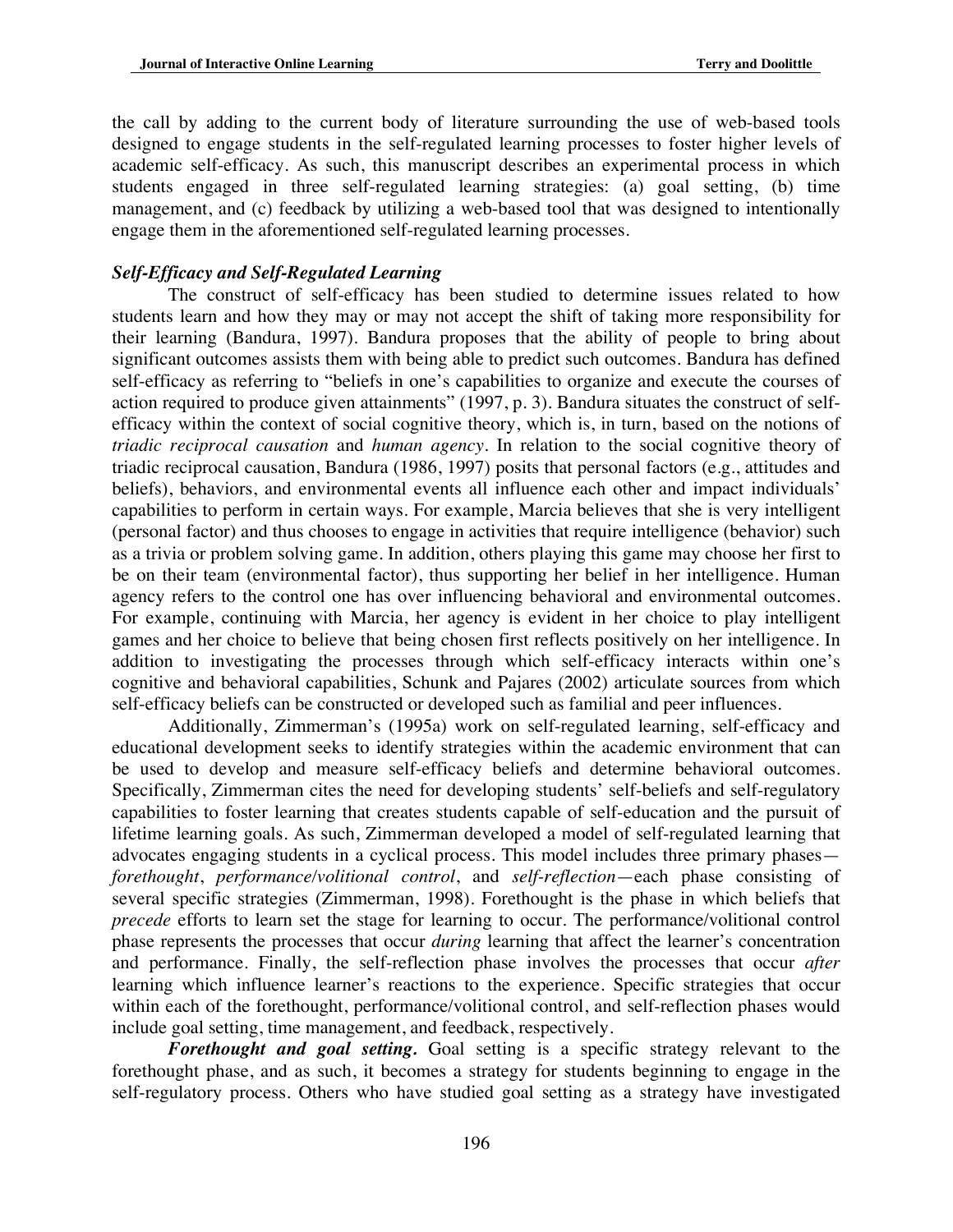characteristics of goals that maximize their viability as instructional tools (Bandura & Cervone, 1983). The characteristics that are important to the development and utilization of goals as a selfregulative strategy outlined by Schunk (1990) are goal specificity, goal proximity, goal difficulty and self-set goals. Specifically, Schunk (1990) identifies goals that incorporate specific performance standards as being effective in enhancing learning and activating self-evaluations. These specific performance standard goals promote self-efficacy as they allow learners to gauge their progress. Proximal, or short-term goals, result in increased motivation because learners are better able to gauge their progress toward achieving their goal (Schunk, 1983b). Additionally, difficult goals, as opposed to easy goals, and goals that are self-created have been found to have a positive effect on self-regulated learning and self-efficacy (Schunk, 1983, 1985). These goal characteristics, therefore, help inform strategy development within the forethought phase of the self-regulation process.

*Performance/volitional control and time management.* The second cyclical phase of Zimmerman's (1998b) model of self-regulation is that of *performance/volitional control*. One specific strategy of performance/volitional control is time management, a process that involves self-monitoring, and is a component that has been included in several programs related to student success and achievement (Hofer, Yu, & Pintrich, 1998; Zimmerman, Bonner, & Kovach, 1996). According to Zimmerman and Martinez-Pons (1992), to manage time effectively, students should set specific goals, attribute outcomes to strategy use, and feel efficacious to learn a task within the allotted time. Poor time management, however, may reflect deficiencies in behavioral, environmental, or personal self-regulatory processes. Zimmerman, Bonner, and Kovach (1996) created a strategy development program designed to assist students with developing time management strategies to increase perceptions of self-efficacy. The implementation of Zimmerman and et al. (1996) model aimed at developing self-regulated learners, has generated responses from students who have participated in the program citing behavioral changes that have led to higher levels of time management, academic achievement, and efficacy beliefs. Time planning and management was seen as an integral part of their learning strategies instruction and is listed as a primary goal in a program (Zimmerman, et al., 1996).

*Self-reflection and feedback.* The third process in Zimmerman's cyclical self-regulation model is that of *self-reflection*. In order to facilitate self-reflection during the self-regulation process, feedback is an essential strategy, as it provides attributional information (Schunk, 1981, 1983a), information related to self-efficacy (Gorrell & Capron, 1998; Schunk & Swartz 1993), and information related to time management (Smith & Steffen, 1994). Kulhavy and Stock (1989) have created a model of feedback use that includes three components: (a) presenting learners with a task to which they need to respond, (b) presenting feedback to the learners, and (c) presenting the original task again as a test item. This model provides learners with the opportunity to compare their performance to previous performance, thus allowing learners to self-monitor progress. Bangert-Drowns et al. (1991) elaborated on Kulhavy and Stock's (1989) work, emphasizing the construction of mindfulness as "a reflective process in which the learner explores situational cues and underlying meanings relevant to the task involved" (Dempsey et al., 1993).

 In considering the development of specific interventions focused on facilitating the development of higher levels of self-efficacy by engaging participants in a self-regulatory process, a web-based intervention was constructed that focused on (a) goal setting as an forethought/strategic planning process; (b) time management as a performance/volitional control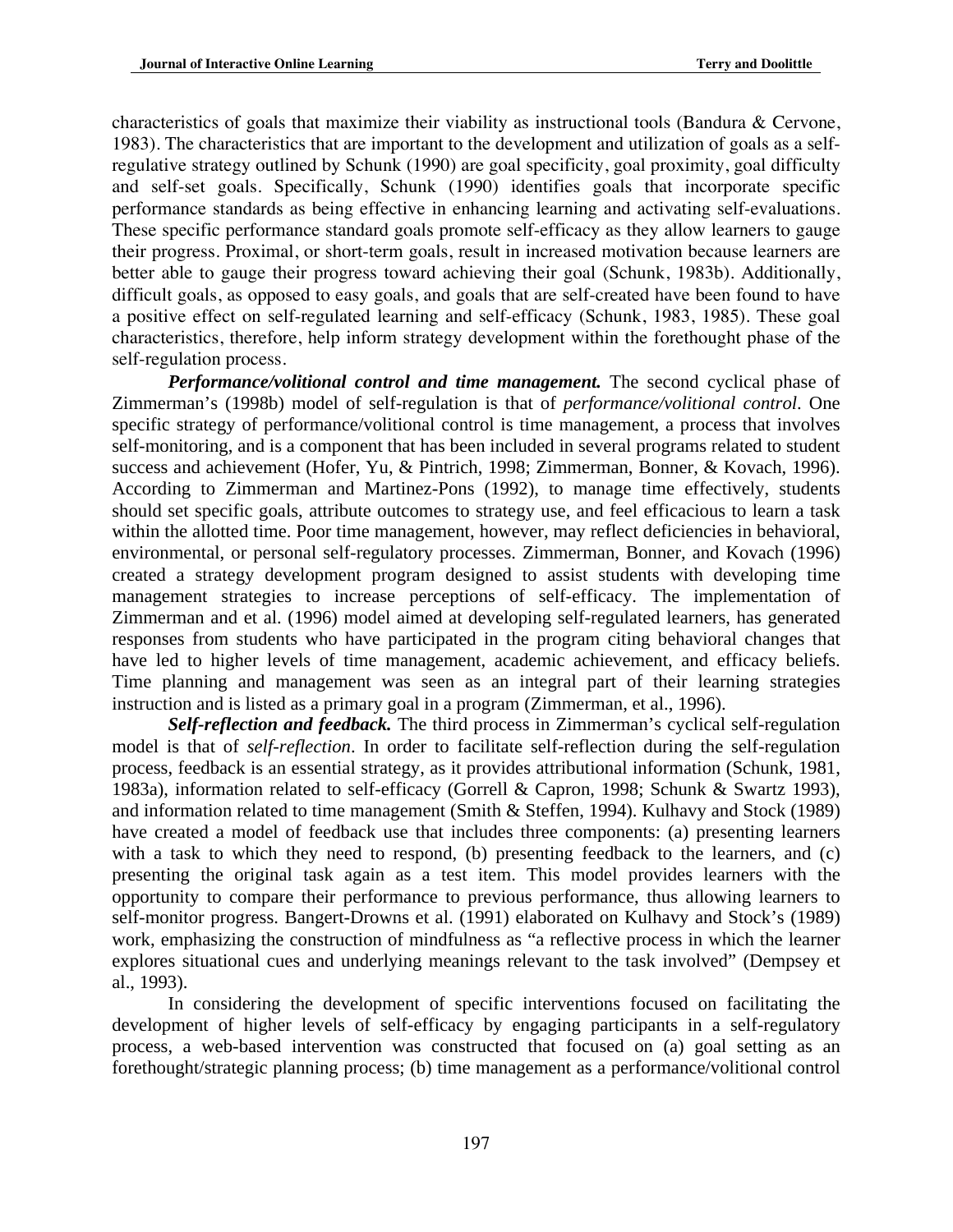process, and (c) feedback as a mechanism by which to encourage self-reflection and selfevaluation.

The web-based intervention, therefore, was designed to engage students in a process of setting goals and monitoring performance on time management related tasks. This study seeks to identify how web-based tools can be leveraged to engage learners in processes that will affect self-efficacy beliefs by encouraging and facilitating the self-regulation process.

#### **Method**

#### *Overview*

 The present study addressed the development of self-efficacy beliefs through participation in a self-regulatory process based on Zimmerman's (1990, 1995b, 2001) social cognitive model and three specific self-regulation strategies: goal setting, time management, and feedback. Specifically, participants were assessed on their generally perceived self-efficacy, selfefficacy for self-regulated learning, and time management before and after engaging in a webbased tool that involved setting time management goals, reporting time management behavior, and receiving either rich or lean performance feedback (type of feedback) on either a daily or weekly schedule (schedule of feedback).

# *Participants and Design*

 Participants were 64 undergraduate and graduate students (43 female and 21 male) enrolled in an online graduate level educational psychology course at a large land-grant institution in the southeast. Of the total participants, 55 were enrolled in the course as graduate students, 44 Master's and 11 doctoral students, with 9 participants enrolled as junior or senior undergraduate students. Of the participants, 58 were white/Caucasian, 3 African American, and 3 Asian with a mean age of 31.1 years.

The effects of schedule of feedback (daily vs. weekly) and type of feedback (lean vs. rich) on generally perceived self-efficacy, self-efficacy for self-regulated learning, and selfreported time management behaviors were examined in a 2 (daily vs. weekly feedback) X 2 (rich vs. lean feedback) X 2 (pre-test vs. post-test) repeated measures design. The participants were randomly assigned to one of four groups (G1: weekly/lean; G2: weekly/rich; G3: daily/lean; G4: daily/rich) as they initially logged into the web-based time management tool.

### *Time Management Behavior*

 All participants monitored their time management behaviors on a daily basis for the 16 days of the study. Specifically, participants were asked, on a daily basis, (a) to set goals regarding how they planned to spend their time the next day, (b) to monitor how they actually spent their time the day before, and (c) to record both their goals and actual time spent using the web-based time management tool. Participants were asked to set goals and monitor time spent in four broad areas of time usage, including time spent on (a) academics and studying, including time in class; (b) personal and social matters, including child care and entertainment; (c) job related tasks, including traveling to and from one's job; and (d) sleeping, including nightly sleep and napping. Once a day, for two weeks, participants were required to enter their goals and actual time spent into the web-based time management intervention scaffold.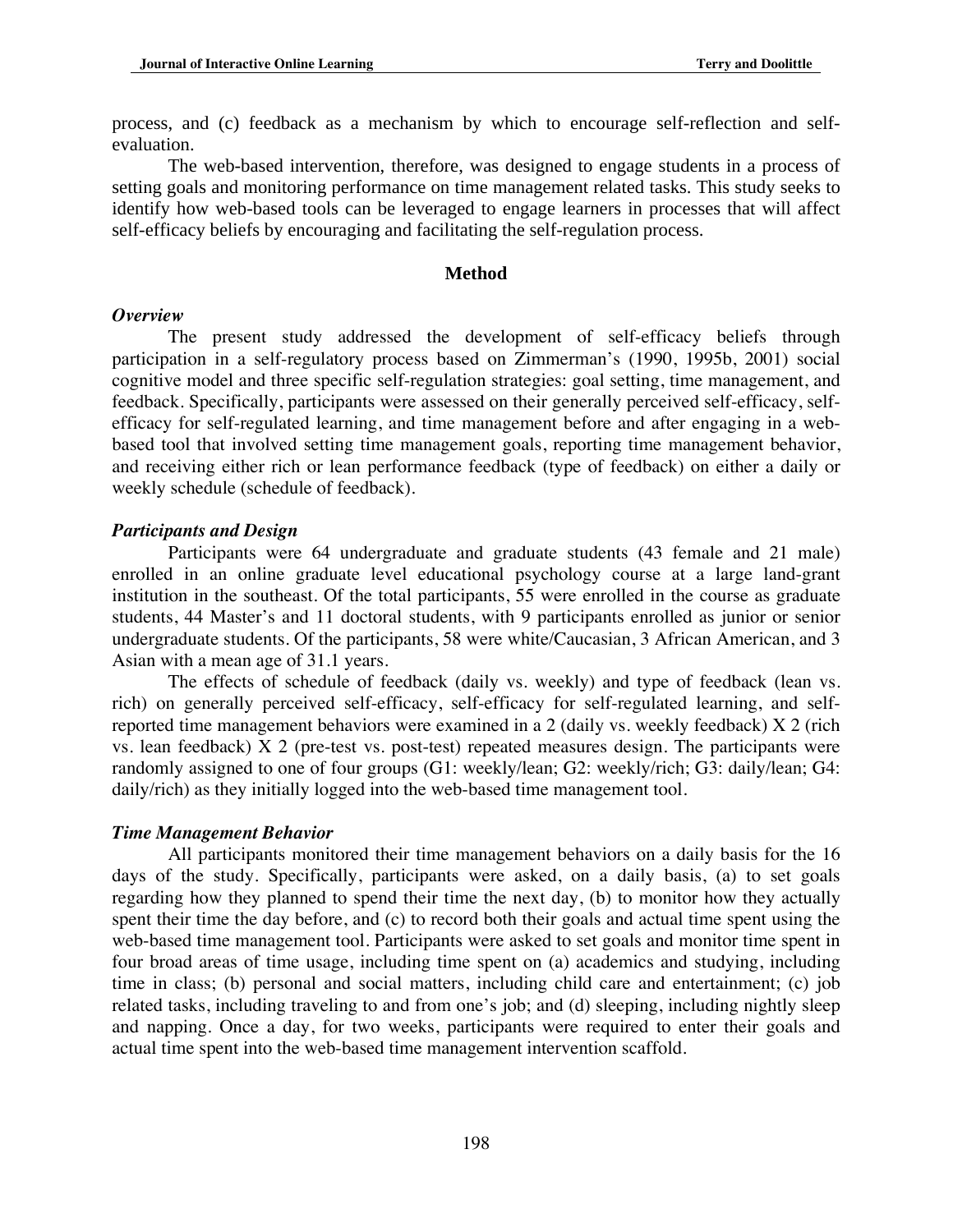### *Schedule of Feedback*

 The schedule of feedback included both daily feedback and weekly feedback. Daily and weekly feedback, depending on a participant's group assignment, was provided for each of the four time management areas (i.e., study time, personal time, work time, sleep time). Each day during the course of the study, participants would log-in to the web-based time management tool and enter their time goals for the four time management areas for the next day and then their actual time spent on the four time management areas for the previous day. Participants in Groups 1 and 2, who were assigned to receive weekly feedback, received feedback only on days 8 and 16 of the study, while participants in Groups 3 and 4, who were assigned to receive daily feedback, received feedback.

# *Type of Feedback*

 The type of feedback received by participants included either rich feedback or lean feedback. Rich and lean feedback were provided in each of the four time management areas (i.e., study time, personal time, work time, sleep time) depending upon a participant's group assignment.

*Rich feedback.* Rich feedback was presented in a multimedia format (i.e., audio and video) and included three components. First, a graphic representation of a comparative analysis between participants' time management goals and their actual time management performance (self-reported) was displayed. This comparative analysis included four bar graphs (see Figure 1) addressing study time, personal time, work time, and sleep time. Each graph was comprised of a set of two bars for each day of the study, with one bar representing a specific day's goal and one bar representing that day's actual time spent.

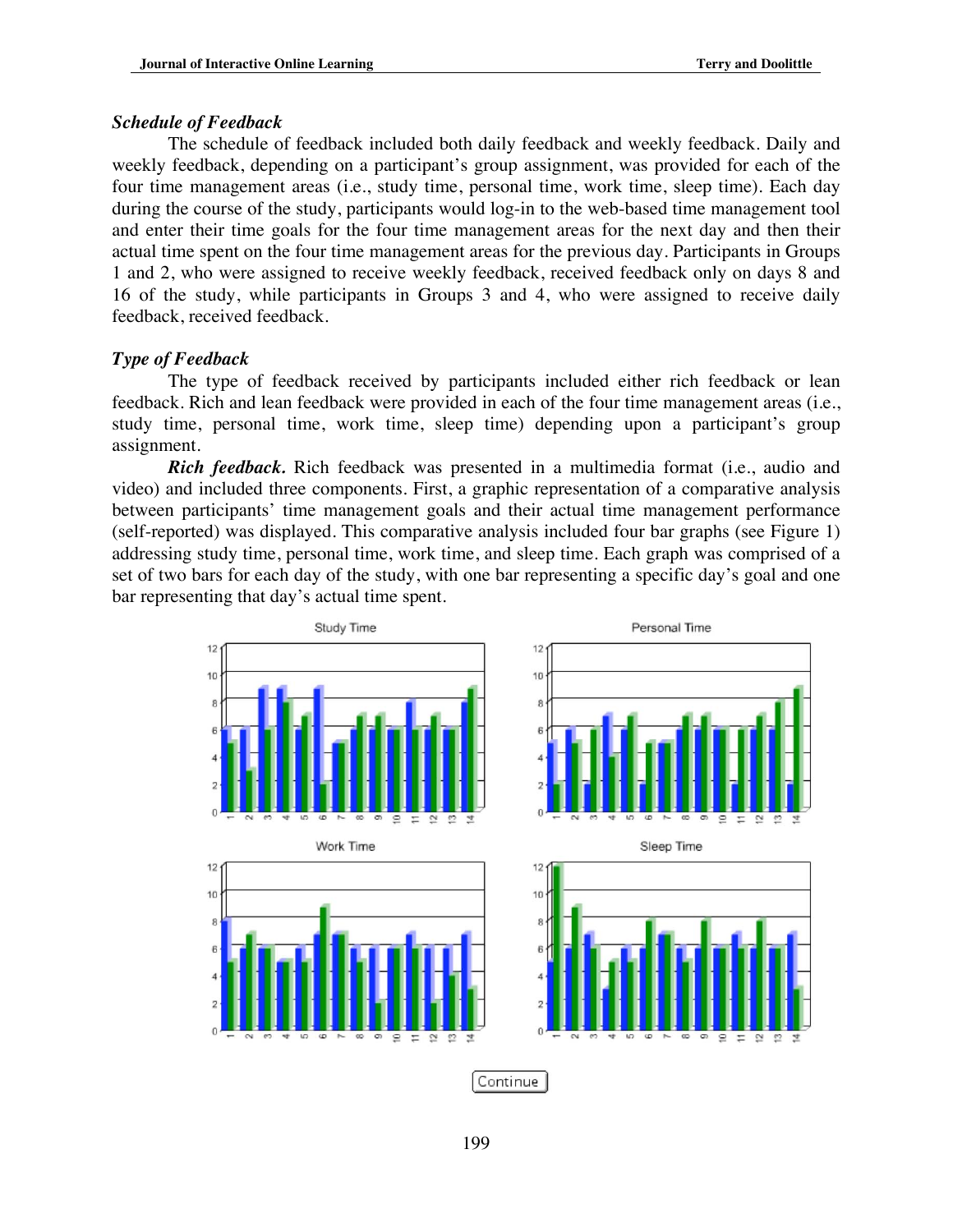*Figure 1.* A sample of the bar graphs that were compiled in rich feedback groups (groups two and four). The blue bars indicate the participants' goals set while the green bars indicate the actual time they spent in each area.

Second, a 2-3 minute narrated slideshow addressing the use of a specific self-regulated, time management strategy was provided via a streamed web-based presentation. Each slideshow began with a brief statement related to the results of the comparative analysis, for example, "It looks like you've spent a little more time at work than you had planned," "It looks like you didn't quite spend as much time at work as you had planned," or "Congratulations! You met your time at work goal." Following the statement, a specific self-regulation strategy (e.g., avoiding procrastination, goal setting, learning to say "no") was explained. For example, in the Learning to Say "No" strategy, the following points were emphasized: (a) Saying "no" is a reflection of priorities.; (b) Remember why you are saying "no."; (c) Saying "no" may, initially, result in a little guilt. That is okay.; (d) Be firm. A vague "no" may be pushed into a "yes" by others.; and (e) If stressed or uncertain, gain decision time by stating "I'll need to get back to you on that." Third, following the exposition of the self-regulation strategy, the narrated slideshow ended with a general statement of encouragement, for example, "You met your goal today; keep up the good work" or "While you did not meet your goal today, keep trying. You can do it."

*Lean feedback.* Lean feedback was presented in a text-based format and included only two short statements, one indicating goal attainment or non-attainment and one providing general encouragement. For example, goal attainment/non-attainment was indicated textually by using the same statements used in the rich feedback: "It looks like you've spent a little more time at work than you had planned," "It looks like you didn't quite spend as much time at work as you had planned," or "Congratulations! You met your time at work goal." Similarly, the general encouragement followed the same text as the rich feedback, "You met your goal today; keep up the good work" or "While you did not meet your goal today, keep trying. You can do it."

# *Measures*

*Generally perceived self-efficacy.* The generally perceived self-efficacy (GPS) scale, which aims at a "broad and stable sense of personal competence to deal efficiently with a variety of stressful situations" (Schwarzer & Jerusalem, 2000, p. 1), was used to measure participants' general level of self-efficacy. The GPS, in previous research, yielded good internal consistency, as measured by Cronbach's alpha, of between .75 and .90 (Jerusalem & Schwarzer, 1992; Schwarzer, 1994, Schwarzer & Born, 1997; Zhang & Schwarzer, 1995). The GPS is comprised of ten questions, measured on a 4-point scale, in which the responses range from 1 (*not at all true*) to 4 (*exactly true*). Participants were asked to respond to statements such as "I can always manage to solve difficult problems if I try hard enough" and "I am certain that I can accomplish my goals." For the present sample, internal consistency was measured using Cronbach's alpha, resulting in a good internal consistency of .85.

*Self-efficacy for self-regulated learning***.** The self-efficacy for self-regulated learning (SSRL) scale was developed as a subscale of Bandura's self-efficacy scale (Bandura, 2001). Rule and Grisemer's (1996) analysis of the scale yielded a coefficient alpha of .81. The SSRL is comprised of eleven questions that ask participants to record their level of confidence in being able to regulate their academic behaviors including focusing on material, organizing and planning school work, and motivating oneself to complete academic work. Participants were asked to answer how they can perform the various self-regulatory behaviors on a 4-point scale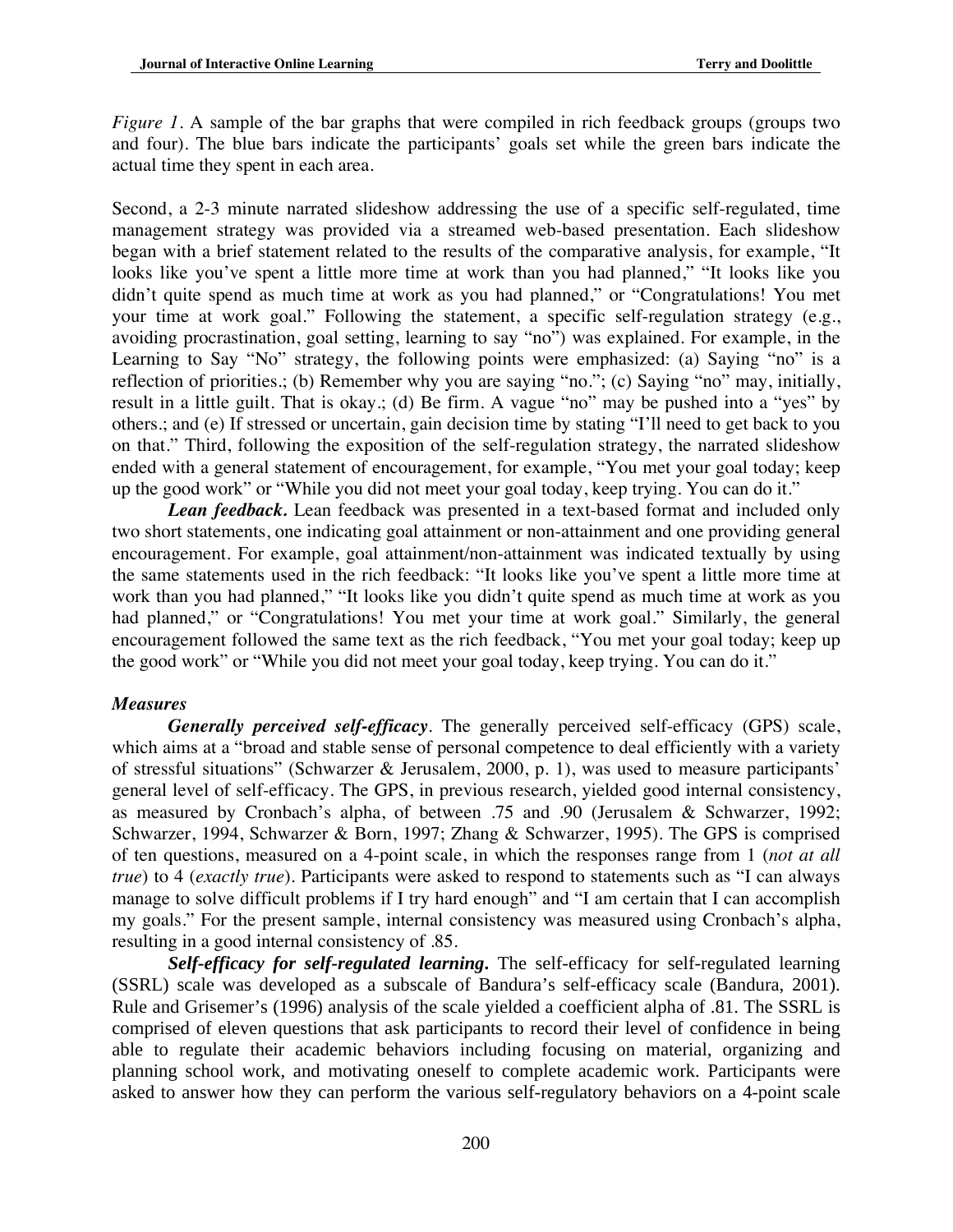including 1 (*not well at all*) to 4 (*very well*). For the present sample, the coefficient alpha was .87.

*Time management behaviors.* The time management behavior (TMB) scale was developed by Trueman and Hartley (1996) as an adaptation of Britton and Tesser's (1991) original 18-item scale. The TMB is a 14-item scale that assesses participants' level of engagement in time management behaviors such as creating "to do" lists, setting and keeping priorities, and making constructive use of time. The TMB is comprised of two subscales, a 5 item Daily Planning subscale and a 9-item Confidence in Long-Term Planning subscale. Trueman and Hartley (1996) determined coefficient alphas of .85 for the Daily Planning subscale, .71 for the Confidence in Long-Term Planning subscale, and .79 overall for the entire scale. Participants responded to all 14-items based on a five-point response set that ranged from 1 (*never engage in the activity*) to 5 (*always engage in the activity*). For the present sample, the coefficient alpha was .73 for the entire scale.

### *Web-Based Intervention*

 The web-based time management tool provided the primary interface for the participants to record their time goals and actual time spent on a daily basis. Upon logging-in, a participant would be asked to provide his or her time goals for each of the four time management areas: tomorrow's hourly goal for academic/study time; tomorrow's hourly goal for personal/social time; tomorrow's hourly goal for job/work-related time; and tomorrow's hourly goal for sleep/rest time. All time goals were proposed to the nearest 15 minutes.

Upon entering their time goals, participants would then be asked to enter their actual time spent on the four time management areas for the previous day: yesterday's academic/study time spent; yesterday's personal/social time spent; yesterday's job/work-related time spent; and yesterday's sleep/rest time spent. Again, all times were recorded to the nearest 15 minutes. In addition, all time-related data was stored in a database for use with the feedback mechanism.

 After participants entered their time goals and actual time spent, they were either thanked and exited from the program or provided with feedback, depending upon their group membership and the specific day of the study.

# *Procedure*

 Each participant was asked to log-in to the web-based time management tool every day for 16 days.

*Day 1.* Participants were provided with an introductory screen that displayed an overview of the study's structure and the areas for which they would be asked to set goals and monitor their time usage. Following this introduction, participants were asked to establish a login and password. After logging-in to the program on the first day, the participants completed a demographic survey and all three pre-test assessments (i.e., GPS, SSRL, TMB), and they were asked to set their time goals for Day 2.

*Day 2.* Upon logging in on Day 2, participants set their time goals for all four time management areas for Day 3.

*Days 3 – 14.* During the next 12 days of the study, participants logged in to the online time management scaffold once a day and (a) entered their time goals for the next day, (b) entered their actual time spent for the previous day, and (c) viewed any feedback as determined by their group membership. Specifically, Groups 3 and 4, the daily feedback groups, were forwarded to feedback screens every day in which they viewed either rich (Group 4) or lean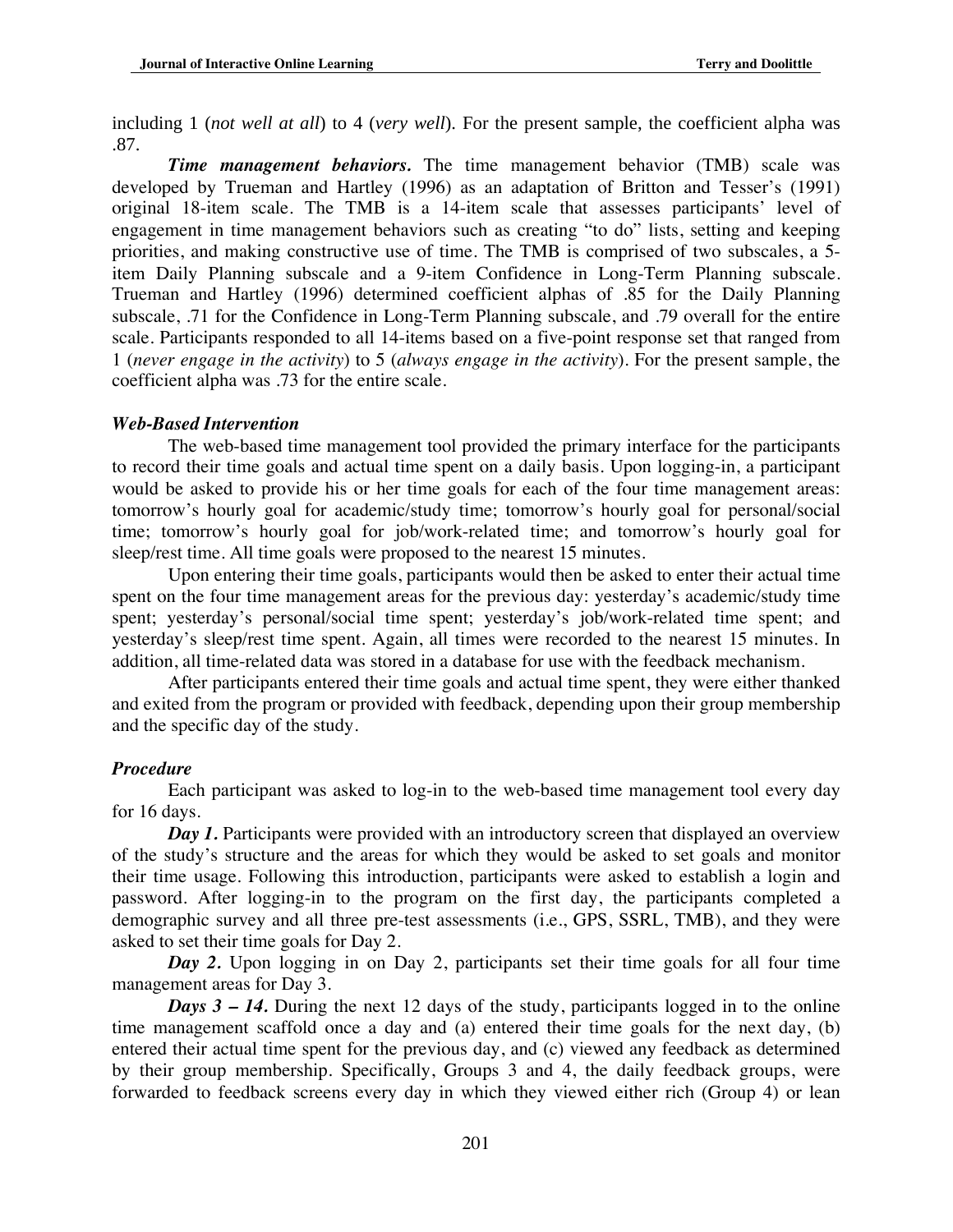(Group 3) feedback. In addition, Groups 1 and 2, the weekly feedback groups, received feedback on Days 8 and 16 in which they viewed either rich (Group 2) or lean (Group 1) feedback.

*Day 15.* On Day 15, when participants logged in, they were only asked to record their actual times for the prior day and then were directed to a feedback screen, if appropriate.

*Day 16.* On the final day of the study, participants entered their actual time spent from the previous day, viewed appropriate feedback, and completed all three post-test assessments (i.e., GPS, SSRL, TMB).

#### **Results**

 The effects of schedule of feedback and type of feedback during engagement in a time management intervention scaffold on generally perceived self-efficacy (GPS), self-efficacy for self-regulated learning (SSRL), and time management behavior (TMB) was analyzed using a 2 (daily vs. weekly feedback)  $X$  2 (rich vs. lean feedback)  $X$  2 (pre-test vs. post-test) withinsubjects ANOVA for each of the three dependent variables. All analyses were conducted at alpha = .05. Mean scores and standard deviations for each group are provided in Table 1.

Table 1

*General Descriptive Statistics Reported by Dependent Variable and Group Size*

|                                      | <b>General</b><br>self-efficacy <sup>a</sup> |       | Self-efficacy for<br>self-regulated learning <sup>b</sup> |       | Time management<br>behaviors <sup>c</sup> |       |
|--------------------------------------|----------------------------------------------|-------|-----------------------------------------------------------|-------|-------------------------------------------|-------|
|                                      | Pre                                          | Post  | Pre                                                       | Post  | Pre                                       | Post  |
| Group 1<br>(weekly; lean; $n = 15$ ) |                                              |       |                                                           |       |                                           |       |
| M                                    | 31.00                                        | 32.20 | 33.80                                                     | 34.13 | 43.67                                     | 44.87 |
| <b>SD</b>                            | 4.95                                         | 4.72  | 3.91                                                      | 3.44  | 7.24                                      | 6.91  |
| Group 2<br>(weekly; rich; $n = 16$ ) |                                              |       |                                                           |       |                                           |       |
| M                                    | 30.81                                        | 31.19 | 32.19                                                     | 33.63 | 45.44                                     | 47.38 |
| <b>SD</b>                            | 3.97                                         | 4.62  | 5.38                                                      | 5.34  | 5.50                                      | 5.27  |
| Group 3<br>(daily; lean; $n = 18$ )  |                                              |       |                                                           |       |                                           |       |
| M                                    | 33.33                                        | 33.06 | 35.67                                                     | 36.50 | 45.72                                     | 49.00 |
| <b>SD</b>                            | 3.61                                         | 3.68  | 4.66                                                      | 4.55  | 5.78                                      | 5.47  |
| Group 4<br>(daily; rich; $n = 15$ )  |                                              |       |                                                           |       |                                           |       |
| M                                    | 32.13                                        | 32.93 | 35.80                                                     | 35.27 | 48.07                                     | 47.13 |
| <b>SD</b>                            | 3.11                                         | 3.61  | 3.25                                                      | 4.28  | 4.80                                      | 4.50  |

<sup>a</sup> The range of potential scores is from 10 (min) to 40 (max); Cronbach's alpha: .85

 $b$  The range of potential scores if from 11 (min) to 55 (max); Cronbach's alpha: .87

<sup>c</sup> The range of potential scores is from 15 (min) to 75 (max); Cronbach's alpha: .73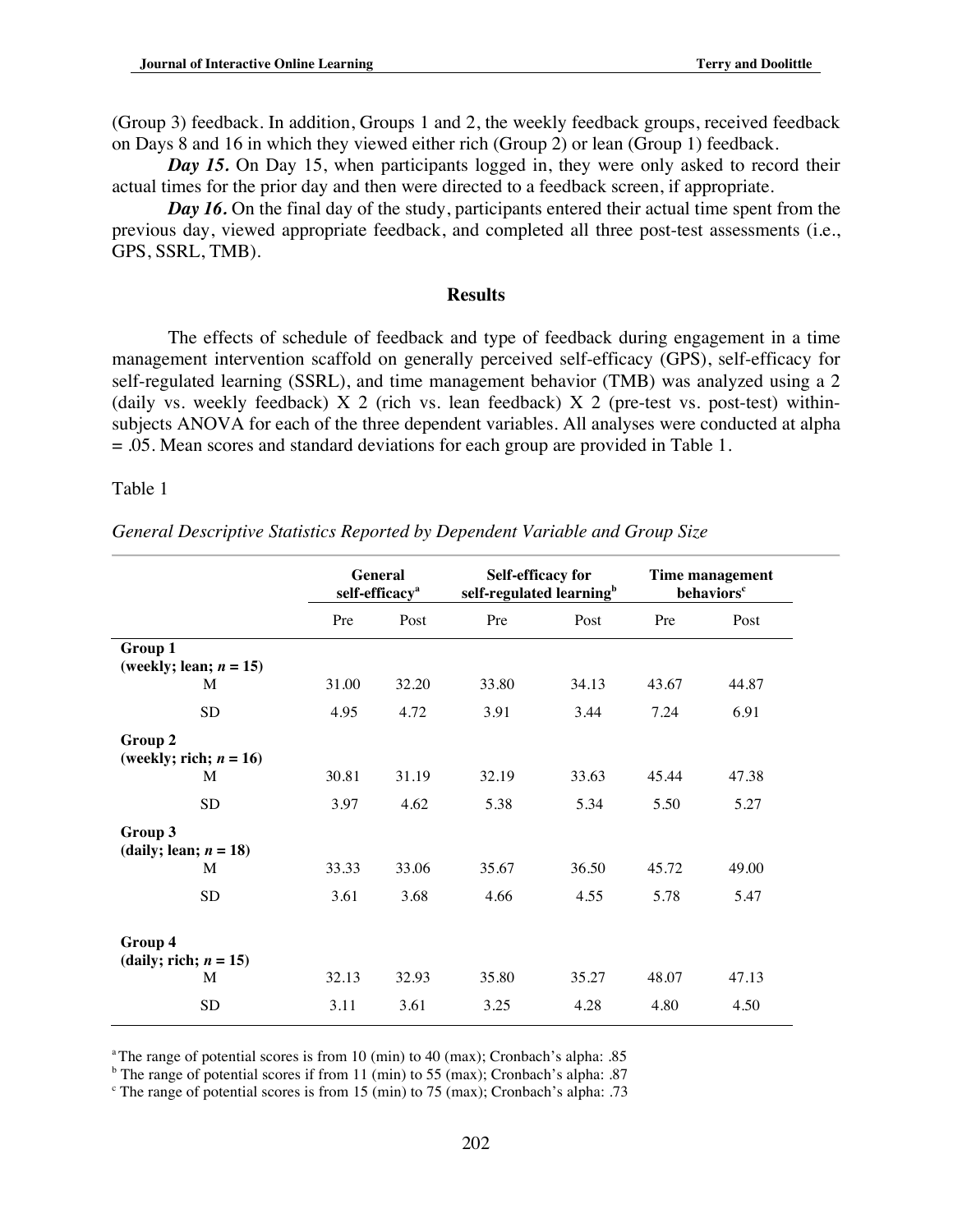### *Generally Perceived Self-Efficacy*

The ANOVA for generally perceived self-efficacy did not yield any significant betweensubjects main effects for feedback frequency,  $F(1, 60) = 2.695$ , partial  $\eta^2 = .04$ , p = .106, feedback type,  $F(1, 60) = .438$ , partial  $\eta^2 = .00$ ,  $p = .511$ , or the interaction effect. The withinsubjects analysis (pretest/posttest) also did not reveal any significant main effects,  $F(1, 60) =$ 2.082, partial  $\eta^2 = .03$ , p = 154, or interaction effects. Thus, generally perceived self-efficacy was not affected by the schedule of feedback, type of feedback, or the web-based time management tool itself.

# *Self-Efficacy for Self-Regulated Learning*

 The ANOVA for self-efficacy for self-regulated learning yielded a significant betweensubjects main effect for schedule of feedback,  $F(1, 60) = 5.112$ , partial  $\eta^2 = .07$ ,  $p = .027$ , but no main effect for type of feedback,  $F(1,60) = 0.58$ , partial  $\eta^2 = .01$ ,  $p = .44$ , or interaction effect. The within-subjects analysis (pretest/posttest) also did not reveal any significant within-subjects main effect,  $F(1,60) = 1.90$ , partial  $\eta^2 = .03$ ,  $p = .17$ , or interaction effects. Thus, those participants who received daily feedback, Groups 3 and 4, demonstrated significantly higher selfefficacy for self-regulated learning ( $M = 35.81$ ,  $SD = 4$ . 18) than participants who received weekly feedback, Groups 1 and 2 ( $M = 33.68$ , SD = 4.51). However, the lack of significance within the interaction demonstrates that the differences in self-efficacy for self-regulated learning scores were not due to the effects of the time management tool, but rather, as indicated in Table 1, due to pre-existing group differences.

#### *Time Management Behaviors*

 The ANOVA for general time management behaviors did not yield any significant between-subjects main effects for either schedule of feedback,  $F(1,60) = 2.79$ , partial  $\eta^2 = .04$ , p = .10, or type of feedback,  $F(1,60) = 0.86$ , partial  $\eta^2 = 0.01$ , p = 35. The within-subjects analysis (pretest/posttest) yielded a statistically significant main effect for time management behavior,  $F(1, 60) = 4.34$ , partial  $\eta^2 = .06$ , p = .041. There were not, however, any significant interactions with schedule of feedback or type of feedback. Thus, participants' self-reported engagement in time management behavior increased significantly from before  $(M = 45.72, SD = 5.68)$  their involvement with the web-based time management tool to after  $(M = 47.09, SD = 5.57)$ .

#### **Discussion**

The overall goal of the study was to add to the literature on self-efficacy and selfregulated learning by designing a time management intervention utilizing web-based technologies to influence participants' levels of self-efficacy and self-regulated learning. The intervention was developed to facilitate the development of higher levels of self-efficacy by engaging participants in a self-regulatory process focused on (a) goal setting as a forethought/strategic planning process; (b) time management as a performance/volitional control process, and (c) feedback as a mechanism by which to encourage self-reflection and selfevaluation. *Type of feedback* and *timing of feedback* were manipulated to provide participants with varying types and levels of feedback. Results of the data analyses indicated that while students reported an increase in time management behaviors, there was no subsequent effect on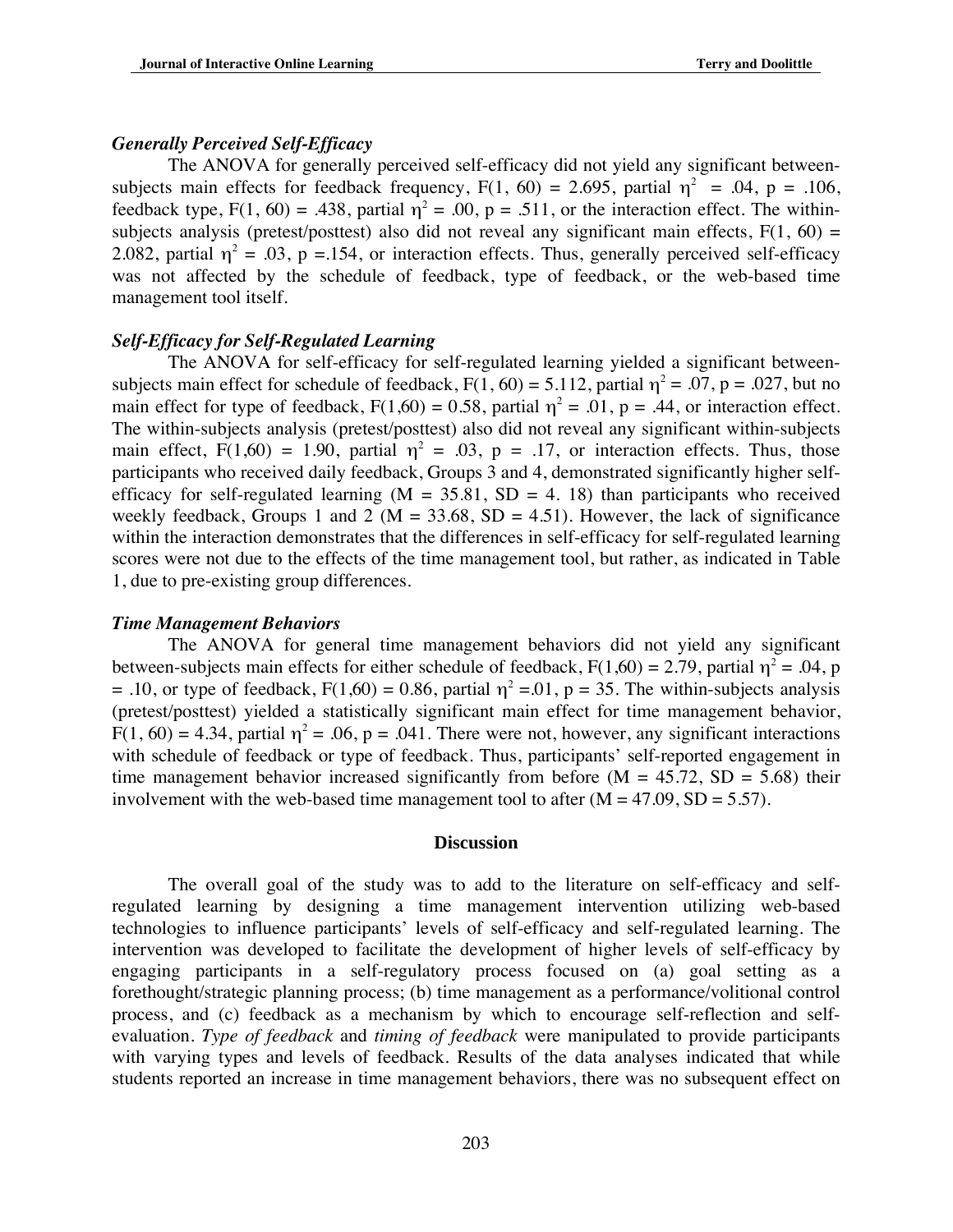the students' self-efficacy and self-regulated learning, and there were no effects based on type or timing of feedback.

#### *Design Considerations*

Within their discussion on the specific components and designs of interventions, Hofer, Yu and Pintrich (1998) asked what the target of an intervention would be in terms of the potential cognitive, metacognitive, or motivational components that would comprise the intervention. The current study utilized the research on feedback as its basis and attempted to manipulate types of feedback and frequency of feedback to incorporate motivational and affective components to the design of the intervention. Although the intervention was designed to incorporate motivational elements by utilizing goal discrepancy feedback and encouragement, both have been cited to influence levels of motivation and affective states (see Schunk 1984 & 1985; Bandura, 1997), and both utilized media attributes to attempt to further enhance motivation and increased affect (see Khine, 1996); the research did not reveal a level of significance that corroborated the use of the specific design components.

 While the current study did not demonstrate significant findings related to the development of self-regulation and self-efficacy, it is not yet time to abandon Schunk and Ertmer's (2000) call for the development of interventions that address the dual purposes of enhancing students' self-efficacy and the facilitation of self-regulatory strategies There are many design considerations related to leveraging different media attributes to enhance the vicarious learning/social modeling experience when receiving feedback that could be addressed by developing a web-based product with similar features. There are many options that can be utilized to create a highly interactive, media-rich environment in which students can be engaged in learning self-regulatory processes. For instance, discussions on instructional design for attitudinal objectives frequently turn to Bandura's concept of social modeling (Bandura, 1977) and cite the use of video as being the media of choice when attempting to utilize such instructional strategies (see Smith & Ragan, 1993). Investigating the use of video to use as a tool to enhance the rich feedback conditions could possibly yield more significant results as it would, therefore, incorporate a more affective component into the enactive mastery experience.

Additional considerations could include whether the intervention was integrated into a course design, such as a freshman year experience course, or whether it was an "adjunct" or standalone experience, a question posed by Hofer, Yu, and Pintrich (1998). Regardless of whether the intervention is adjunct or integrated into the course design, the use of the web-based products, in this instance, provided participants with an option to engage in self-regulatory processes and monitor behaviors regardless of the instructional setting. However, future design considerations could include an option to integrate the intervention within a course, which may provide a more meaningful context for the intervention.

Choosing to develop an intervention that actively utilized goal-setting, management, and feedback processes contained within a web-based format provided participants the capability to utilize and interact with the system during their own time and at their own pace. Developing a web-based system provides the capability for others to utilize the system as an instructional tool regardless of whether students are enrolled in distance, traditional, or blended learning experiences. This capability responds to the call by Schunk and Ertmen (2002) to develop more interventions and augments the work done by Kitsantas and Dabbagh (2004, 2005) and Cennamo, Ross, and Rogers (2002) by providing another option for engaging students in selfregulated learning activities regardless of whether they are distance or traditional students.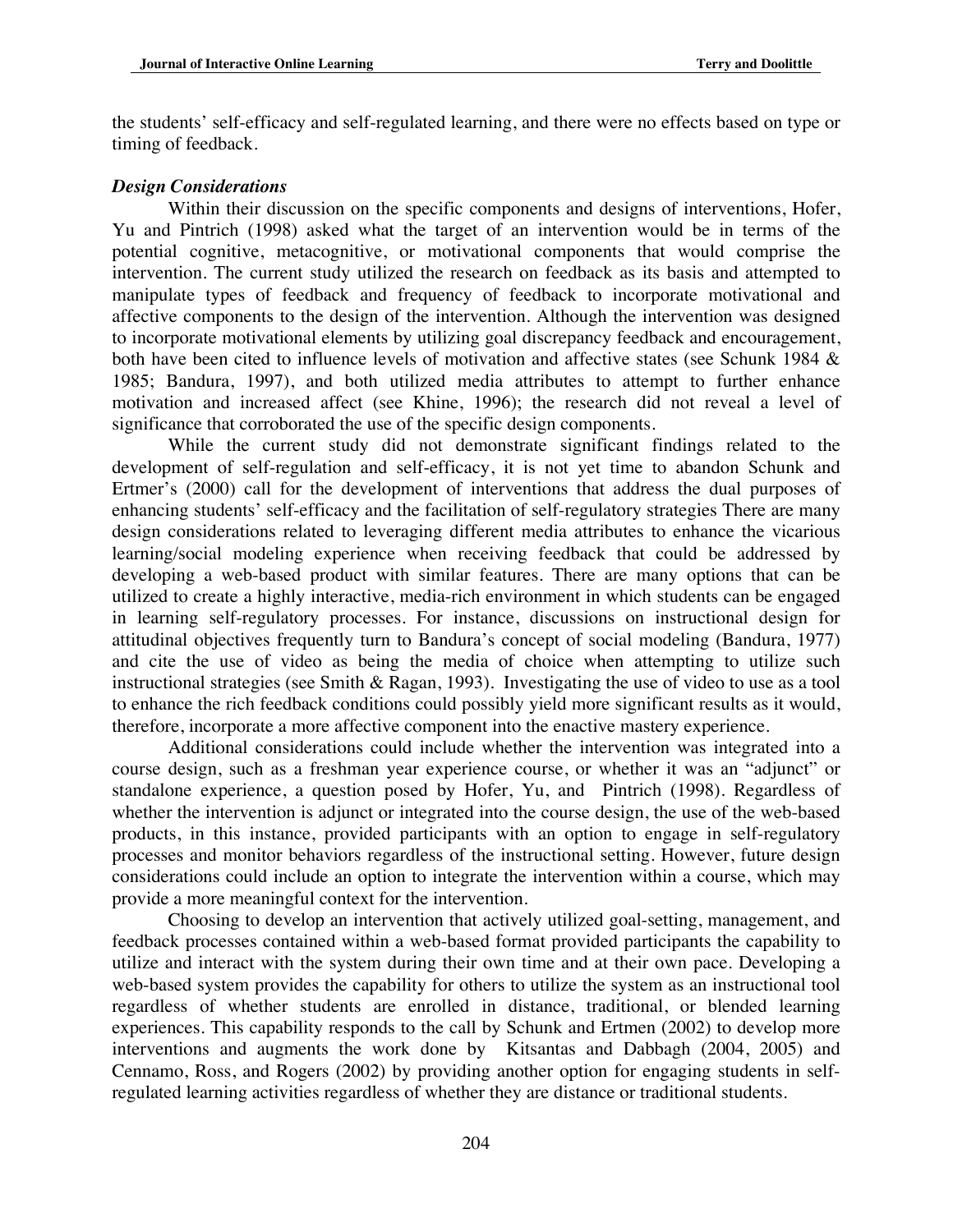# **References**

Bandura, A. (1977). *Social learning theory*. Upper Saddle River: Prentice Hall.

- Bandura, A. (1986). *Social foundations of thought and action*. Englewood Cliffs: Prentice Hall.
- Bandura, A. (1993). Perceived self-efficacy in cognitive development and functioning. *Educational Psychologist, 28*(2), 117-148.
- Bandura, A. (1995). Exercise of personal and collective efficacy in changing societies. In A. Bandura (Ed.), *Self-efficacy in changing societies*. Cambridge: Cambridge University Press.
- Bandura, A. (1997). *Self-efficacy: The exercise of control*. New York: W.H. Freeman & Company.
- Bandura, A., & Cervone, D. (1983). Self-evaluative and self-efficacy mechanisms governing the motivational effects of goal systems. *Journal of Personality and Social Psychology, 45*(5), 1017-1028.
- Bandura, A., & Cervone, D. (1986). Differential engagement of self-reactive influences in cognitive motivation. *Organizational Behavior and Human Decision Processes, 38*, 92- 113.
- Bandura, A., & Schunk, D. H. (1981). Cultivating competence, self-efficacy, and intrinsic interest through proximal self-motivation. *Journal of Personality and Social Psychology, 41*(3), 586-598.
- Bangert-Drowns, R. L., Kulik, C. C., Kulik, J. A., & Morgan, M. T. (1991). The instructional effect of feedback in test-like events. *Review of Educational Research, 61*(2), 218-238.
- Britton, B. K., & Tesser, A. (1991). Effects of time-management practices on college grades. *Journal of Educational Psychology, 83*(3), 405-410.
- Cennamo, K. S., Ross, J. D., & Rogers, C. S. (2002). Evolution of a web-enhanced course: Incorporating strategies for self-regulation. *Educause Quarterly*, *Nov*(1), 28-33.
- Dempsey, J. V., Driscoll, M. P., & Swindell, L. K. (1993). Text-based feedback. In J. V. Dempsey & G. C. Sales (Eds.), *Interactive instruction and feedback* (pp. 21-54). Englewood Cliffs, NJ: Educational Technology.
- Gorrell, J., & Capron, E. W. (1988, Spring). Effects of instructional type and feedback on prospective teachers' self-efficacy beliefs. *The Journal of Experimental Education, 56*, 120-123.
- Hofer, B. K., Yu, S. L., & Pintrich, P. R. (1998). Teaching college students to be self-regulated learners. In D. H. Schunk & B. J. Zimmerman (Eds.), *Self-regulated learning: From teaching to self-reflective practice* (pp. 57-83). New York: The Guilford Press.
- Khine, M. S. (1996). The interaction of cognitive styles with varying levels of feedback in multimedia presentation. *International Journal of Instructional Media, 23*(3), 229 - 237.
- Kitsantas, A., & Dabbagh, N. (2004). Supporting self-regulation in distributed learning environments with web-based pedagogical tools: An exploratory study. *Journal*  on Excellence in College Teaching, *15*(1/2), 119-142.
- Kulhavy, R. W., & Stock, W. A. (1989). Feedback in written instruction: The place of response certitude. *Educational Psychology Review, 1*(4), 279-308.
- Rule, D. L., & Grisemer, B. A. (1996). *Relationships between Harter's scale of intrinsic versus extrinsic orientation and Bandura's scale of self-efficacy for self-regulated learning* (Eric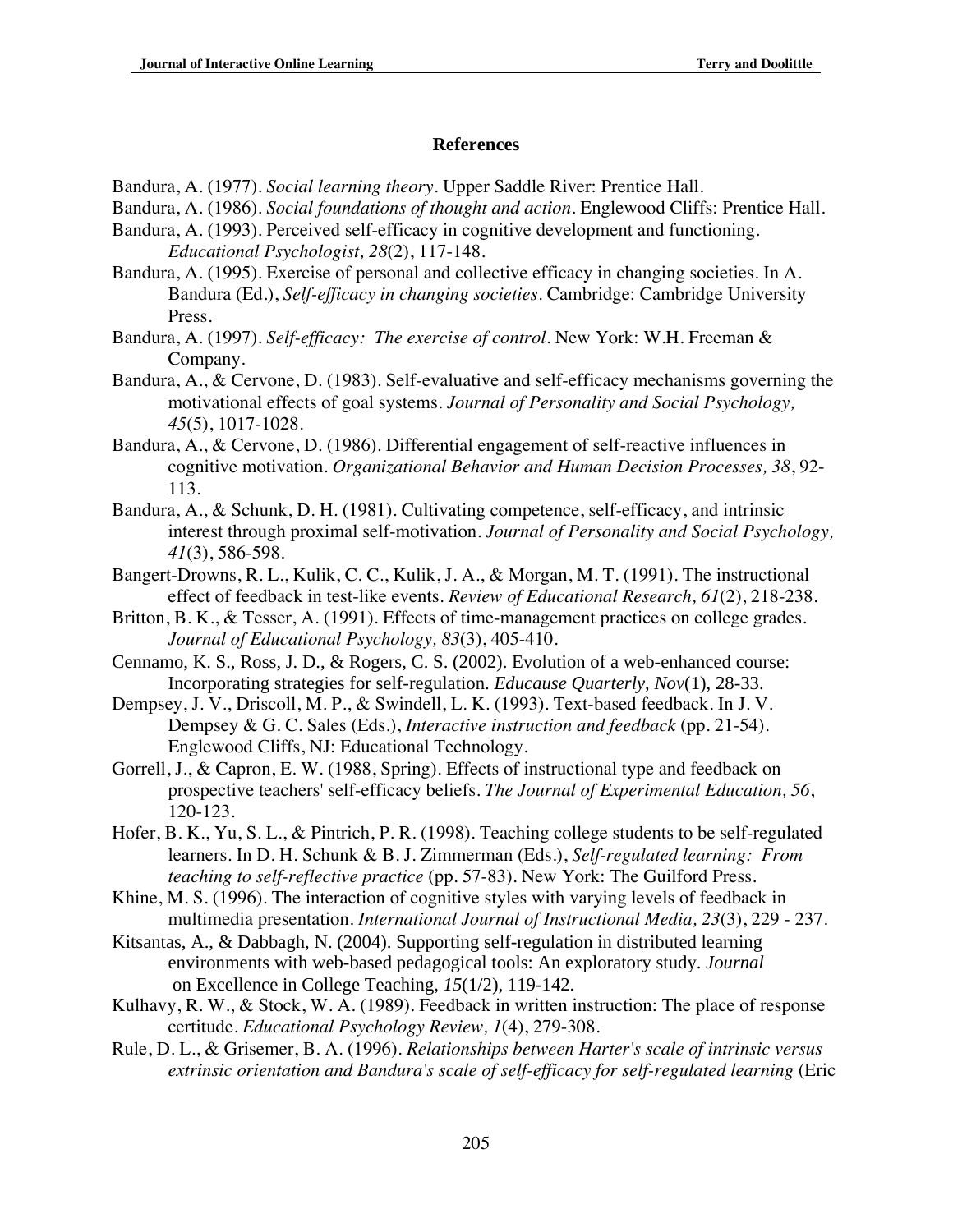Document No. ED 409 355). Cambridge, MD: Paper presented at the Annual Meeting of the Eastern Educational Research Association.

- Schunk, D. H. (1981). Modeling and attributional feedback effects on children's achievement: A self-efficacy analysis. *Journal of Educational Psychology, 74*, 93-105.
- Schunk, D. H. (1983a). Ability versus effort attributional feedback: Differential effects on selfefficacy and achievement. *Journal of Educational Psychology, 75*(6), 848 - 856.
- Schunk, D. H. (1983b). Goal difficulty and attainment information: Effects on children's achievement behaviors. *Human Learning, 2*, 107-117.
- Schunk, D. H. (1984). Enhancing self-efficacy and achievement through rewards and goals: Motivational and informational effects. *Journal of Educational Research, 78*, 29-34.
- Schunk, D. H. (1985). Participation in goal setting: Effects on self-efficacy and skills of learning disabled children. *Journal of Special Education, 19*, 307-317.
- Schunk, D. H. (1989). Social cognitive theory and self-regulated learning. In B. J. Zimmerman & D. H. Schunk (Eds.), *Self-regulated learning and academic achievement: Theory, research and practice*. New York: Springer-Verlag.
- Schunk, D. H., & Ertmer, P. A. (2000). Self-regulation and academic learning: Self-efficacy enhancing interventions. In M. Boekaerts, P. R. Pintrich & M. Zeidner (Eds.), *Handbook of self-regulation*. San Diego, CA: Academic Press.
- Schunk, D. H., & Pajares, F. (2002). The development of academic self-efficacy. In A. Wigfield & J. Eccles (Eds.), *Development of achievement motivation*. San Diego: Academic Press.
- Schunk, D. H., & Swartz, C. W. (1993). Goals and progress feedback: Effects on self-efficacy and writing achievement. *Contemporary Educational Psychology, 18*, 337 - 354.
- Smith, M. D., & Steffen, J. P. (1994). The effect of different schedules of feedback on the management time of student teachers. *The Physical Educator, 51*, 81 - 92.
- Smith, P. L., & Ragan, T. J. (1993). Designing instructional feedback for different learning outcomes. In J. V. Dempsey & G. C. Scales (Eds.), *Interactive instruction and feedback*. Englewood Cliffs, N.J.: Educational Technology.
- Trueman, M., & Hartley, J. (1996). A comparison between the time-management skills and academic performance of mature and traditional-entry university students. *Higher Education, 32*, 199-215.
- Whipp, J. L. & Chiarelli, S. (2004). Self-regulation in a web-based course: A case study. *Educational Technology Research and Development, 52*(4), 5-22.
- Winne, P. H. (1995). Inherent details in self-regulated learning. *Educational Psychologist, 30*(4), 173-187.
- Zimmerman, B. J. (1990). Self-regulated learning and academic achievement: An overview. *Educational Psychologist, 25*, 3-17.
- Zimmerman, B. J. (1995a). Self-efficacy and educational development. In A. Bandura (Ed.), *Self-dfficacy and changing societies* (pp. 202-231). Cambridge: Cambridge University Press.
- Zimmerman, B. J. (1995b). Self-Regulation Involves More Than Metacognition: A Social Cognitive Perspective. *Educational Psychologist, 30*(4), 217-221.
- Zimmerman, B. J. (1998). Developing self-fulfilling cycles of academic regulation: An analysis of exemplary instructional models. In D. H. Schunk & B. J. Zimmerman (Eds.), *Selfregulated learning: From teaching to self-reflective practice* (pp. 1-20). New York: The Guilford Press.